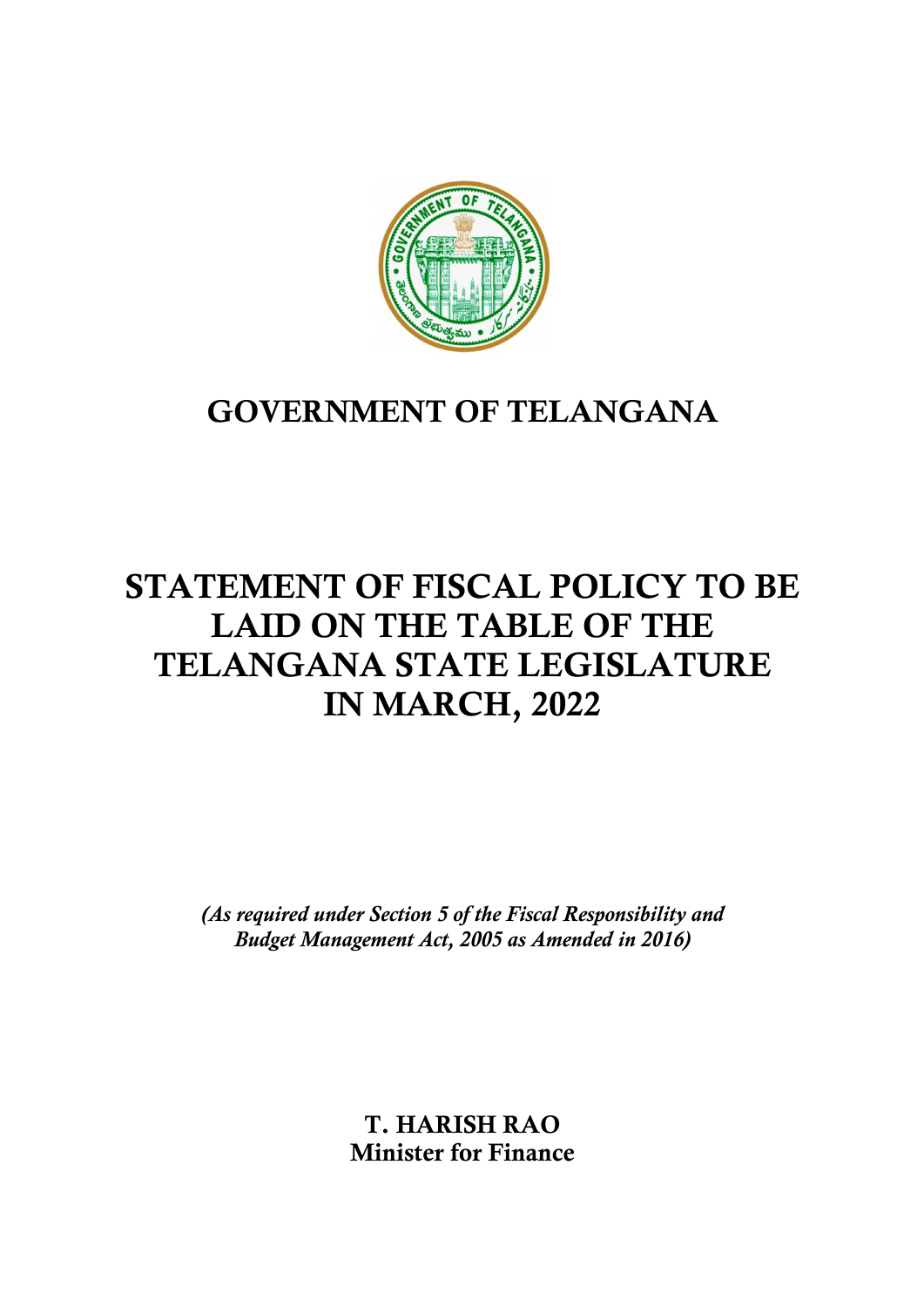# Form F-1

## MACRO-ECONOMIC FRAMEWORK STATEMENT

(Under Rule 3 of FRBM Rules, 2006) Economic Performance at a Glance Trends in Select Macro-economic and Fiscal Indicators

| <b>SN</b> | Item                   | <b>Absolute Value</b><br>(Rs.in crores) |                     | <b>Percentage Change</b> |                 |  |
|-----------|------------------------|-----------------------------------------|---------------------|--------------------------|-----------------|--|
|           |                        | 2020-21<br>$(FRE)^1$                    | 2021-22<br>$(AE)^2$ | 2020-21<br>(FRE)         | 2021-22<br>(AE) |  |
| I         | <b>GSDP</b>            |                                         |                     |                          |                 |  |
| a)        | <b>Constant Prices</b> | 6,16,369                                | 6,85,550            | $-3.5\%$                 | 11.2%           |  |
| b)        | <b>Current Prices</b>  | 9,69,656                                | 11,54,860           | 2.2%                     | 19.1%           |  |
|           | i) Primary             | 2,01,572                                | 2,21,034            | 8.8%                     | 9.7%            |  |
|           | ii) Secondary          | 1,48,824                                | 1,80,861            | $-0.3%$                  | 21.5%           |  |
|           | iii) Tertiary          | 5,38,757                                | 6,37,476            | 0.9%                     | 18.3%           |  |

# REAL SECTOR

<sup>&</sup>lt;sup>1</sup> FRE: First Revised Estimate (2011-12 Series)<br><sup>2</sup> AE: Advance Estimates (2011-12 Series)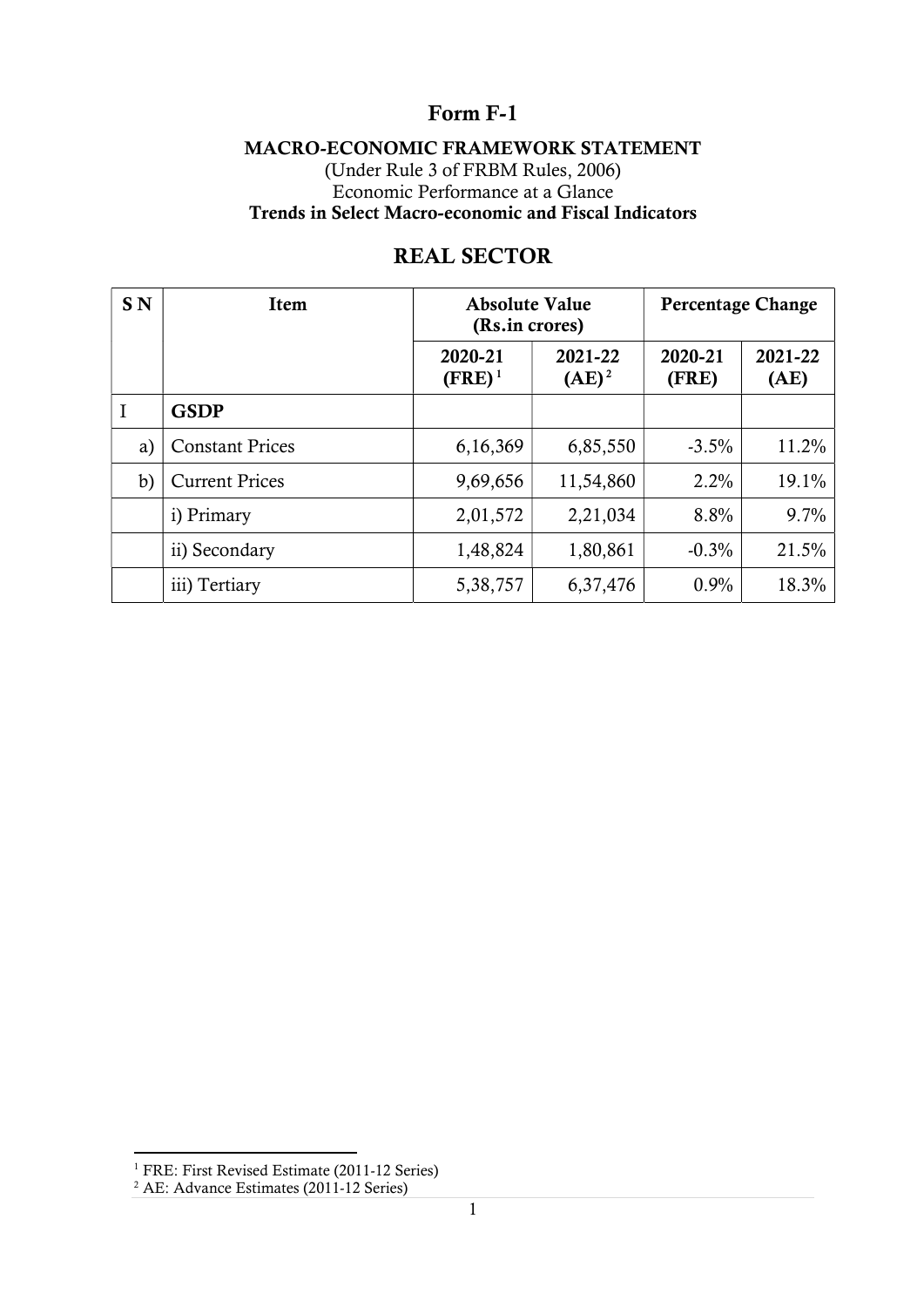# GOVERNMENT FINANCES (2020-21 Actuals)

| SN <sub>N</sub> | Item                                                                  | <b>Absolute Value</b><br>(Rs.in crore) | Percentage<br>Change |
|-----------------|-----------------------------------------------------------------------|----------------------------------------|----------------------|
| $\bf{I}$        | <b>Opening Balance</b>                                                | $-1,689.15$                            | 1710.65              |
| $\mathbf{I}$    | <b>Revenue Receipts</b>                                               | 1,00,914.36                            | $-1.59$              |
| $\mathbf{1}$    | State share in Central Taxes                                          | 12,691.62                              | $-20.62$             |
| $\overline{2}$  | <b>Tax Revenue</b>                                                    | 66,650.37                              | $-1.40$              |
| 3               | Non Tax Revenue                                                       | 6,101.24                               | $-17.11$             |
| 4               | Grants-in-aid                                                         | 15,471.13                              | 33.39                |
| $\mathbf{I}$    | <b>Capital Receipts</b>                                               | 58,316.34                              | 50.62                |
| 5               | Open Market Loans                                                     | 43,784.00                              | 17.99                |
| 6               | Floating Debt(Net)                                                    |                                        |                      |
| 7               | Loans from the GOI                                                    | 285.34                                 | 37.54                |
| 8               | Other Loans                                                           | 683.01                                 | $-29.54$             |
| 9               | Deposits Transactions etc.(Net)                                       | 11,121.42                              | 2893.49              |
| 10              | <b>Loans and Advances</b>                                             | 58.36                                  | $-5.79$              |
| 11              | Other Receipts (Loans showed in GOI Books<br><b>GST</b> Compensation) | 2380.00                                |                      |
| 12              | Contingency Fund(Net)                                                 | 4.21                                   | $-299.53$            |
| IV              | Total Receipts $(II + III)$                                           | 1,59,230.70                            | 12.72                |
| $\mathbf{V}$    | Revenue Expenditure                                                   | 1,23,212.38                            | 13.25                |
| 13              | Of which Interest Payments                                            | 16,841.36                              | 14.68                |
| VI              | Capital Expenditure                                                   | 15,922.11                              | $-5.56$              |
| <b>VII</b>      | <b>Loans and Advances</b>                                             | 10,868.27                              | 24.93                |
| <b>VIII</b>     | Capital Disbursements (14 to 17)                                      | 7,544.46                               | $-11.25$             |
| 14              | Public Debt Repayment                                                 | 5,001.61                               | $-21.99$             |
| 15              | Loans Form GOI                                                        | 489.70                                 | 11.45                |
| 16              | Other Loans                                                           | 2,045.37                               | 24.62                |
| 17              | <b>Interstate Settlement</b>                                          | 7.78                                   | $-1.64$              |
| IX              | <b>Total Expenditure</b>                                              | 1,57,547.22                            | 10.28                |
| X               | Overall Transactions( $IV - IX$ )                                     | 1,683.48                               | $-205.49$            |
| XI              | Closing Balance $(I + X)$                                             | $-5.67$                                | $-99.66$             |
| XII             | Revenue Deficit $(II - V)$                                            | $-22,298.02$                           | 256.54               |
| <b>XIII</b>     | Fiscal Deficit(XII - VI - VII + $10 - 17$ )                           | 49,037.82                              | 54.45                |
| <b>XIV</b>      | Primary Deficit(XIII - 13)                                            | 32,196.46                              | 88.67                |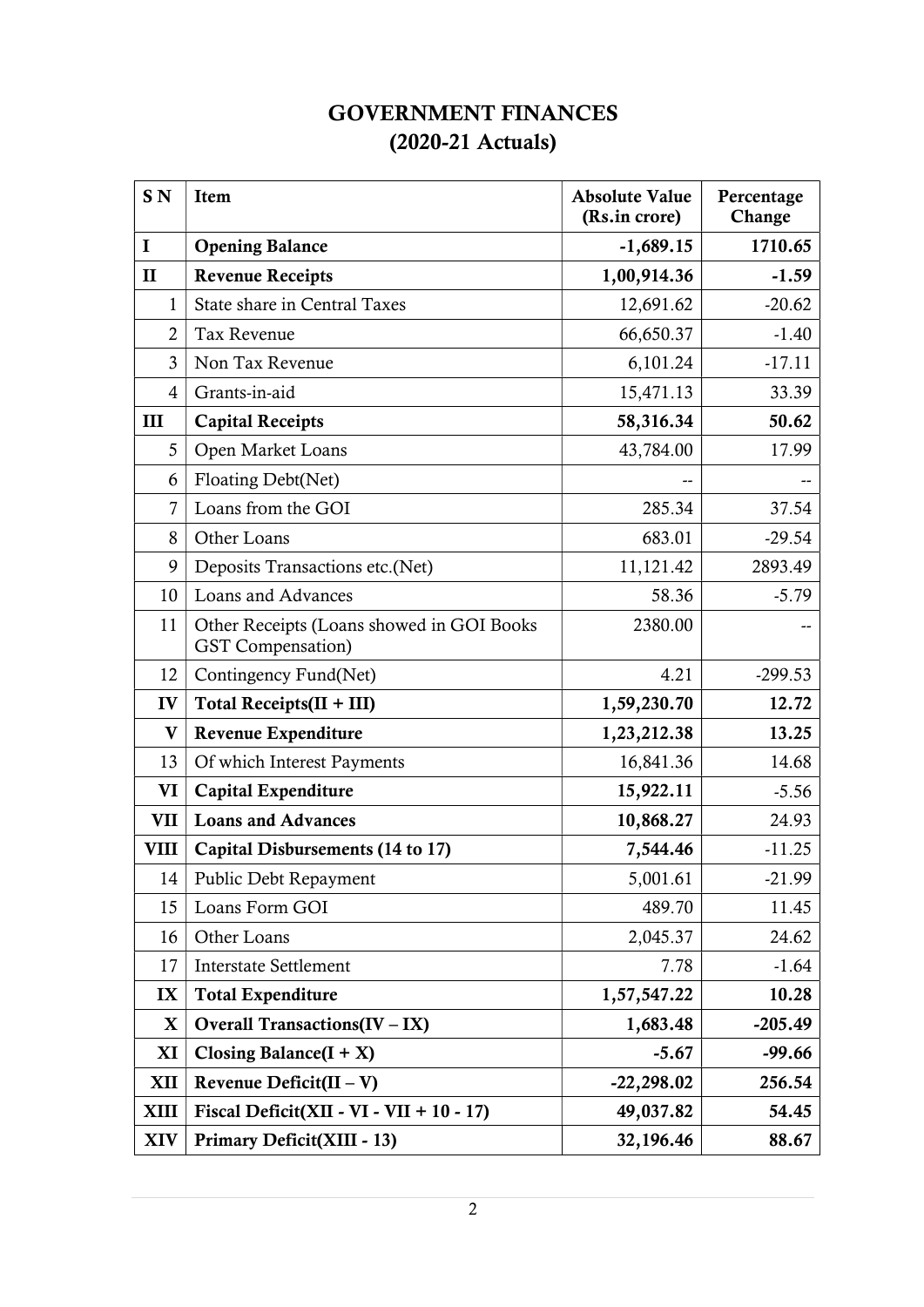# GOVERNMENT FINANCES (R.E. 2021-22)

| SN <sub>N</sub> | Item                                 | <b>Absolute Value</b><br>(Rs.in crore) | Percentage<br>Change |
|-----------------|--------------------------------------|----------------------------------------|----------------------|
| $\mathbf I$     | <b>Opening Balance</b>               | $-5.67$                                | $-99.66$             |
| $\mathbf{I}$    | <b>Revenue Receipts</b>              | 1,56,126.94                            | 32.58                |
| 1               | <b>State share in Central Taxes</b>  | 13,990.13                              | 19.26                |
| $\overline{2}$  | <b>Tax Revenue</b>                   | 92,910.00                              | 21.94                |
| 3               | Non Tax Revenue                      | 20,557.35                              | 6.48                 |
| $\overline{4}$  | Grants-in-aid                        | 28,669.46                              | 172.38               |
| Ш               | <b>Capital Receipts</b>              | 53,750.00                              | 9.95                 |
| 5               | Open Market Loans                    | 47,500.00                              | 8.49                 |
| 6               | Floating Debt(Net)                   |                                        |                      |
| 7               | Loans from the GOI                   | 200.00                                 | $-50.00$             |
| 8               | Other Loans                          | 1,500.00                               | 130.77               |
| 9               | Deposits Transactions etc.(Net)      | 4,500.00                               | 12.50                |
| 10              | Loans and Advances                   | 50.00                                  | 0.00                 |
| 11              | <b>Other Receipts</b>                |                                        |                      |
| 12              | Contingency Fund(Net)                |                                        |                      |
| IV              | Total Receipts $(II + III)$          | 2,09,876.94                            | 25.94                |
| $\mathbf{V}$    | <b>Revenue Expenditure</b>           | 1,51,731.94                            | 13.25                |
| 13              | Of which Interest Payments           | 17,584.38                              | 20.31                |
| VI              | <b>Capital Expenditure</b>           | 25,954.92                              | 145.76               |
| VII             | <b>Loans and Advances</b>            | 23,256.33                              | 48.49                |
| <b>VIII</b>     | Capital Disbursements (14 to 17)     | 9,039.42                               | 40.77                |
| 14              | Public Debt Repayment                | 6,460.40                               | 37.41                |
| 15              | Loans Form GOI                       | 438.98                                 | 16.14                |
| 16              | Other Loans                          | 2,140.04                               | 59.51                |
| 17              | <b>Interstate Settlement</b>         |                                        |                      |
| IX              | <b>Total Expenditure</b>             | 2,09,982.61                            | 26.02                |
| $\mathbf{X}$    | <b>Overall Transactions(IV - IX)</b> | $-105.67$                              | $-917.88$            |
| XI              | Closing Balance $(I + X)$            | $-111.34$                              | $-93.36$             |
| <b>XII</b>      | Revenue Deficit $(II - V)$           | 4,395.00                               | $-127.09$            |
| <b>XIII</b>     | Fiscal Deficit(XII - VI - VII + 10)  | 44,766.25                              | 5.58                 |
| <b>XIV</b>      | Primary Deficit(XIII - 13)           | 27,181.87                              | $-2.17$              |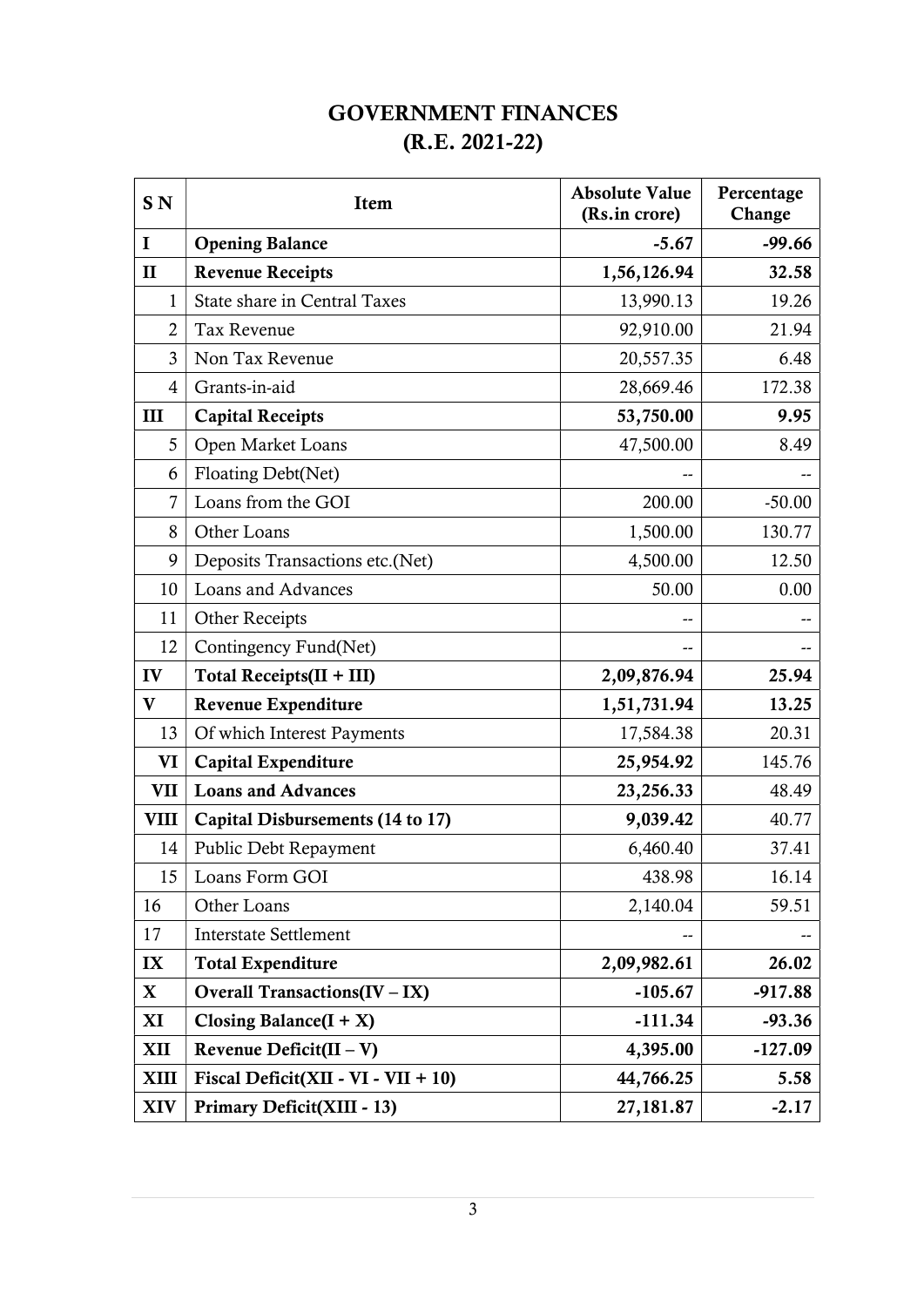## MACROECONOMIC FRAMEWORK STATEMENT

Under sections 5 and 6 of the Fiscal Responsibility and Budget Management (FRBM) Act 2005, as amended from time to time, the State Government is required to present the Macroeconomic Framework Statement containing an overview of the State economy along with an analysis of growth and the sectoral composition of Gross State Domestic Product (GSDP) and an assessment of State Government finances and future prospects to the State Legislature.

#### Overview of the Economy:

2. After the formation of the new State, the growth picked up momentum and there is a perceptible increase in the growth from year to year. The growth of GSDP at constant prices since 2015-16 has been consistently higher than the national GDP growth and the gap has been widening. Though the Covid pandemic adversely impacted the economic activity all over the country and resulted in the contraction of GDP in 2021-22, the contraction in GSDP growth was lower as compared with the national GDP. While the national GDP contracted by 6.6%, the contraction of GSDP growth in Telangana was modest at 3.5%. But in the current year (2021-22), Telangana economy recovered very fast and registered a double digit growth of 11.2% in contrast to 8.9% growth in national GDP. The fact that Telangana withstood the havoc of the pandemic and recovered in the very next year is a testimony to the strong foundations laid since the formation of the state for sustain and resilient economy.

3. Trends in the growth of GSDP in Telangana at constant prices are presented in Table-1.

4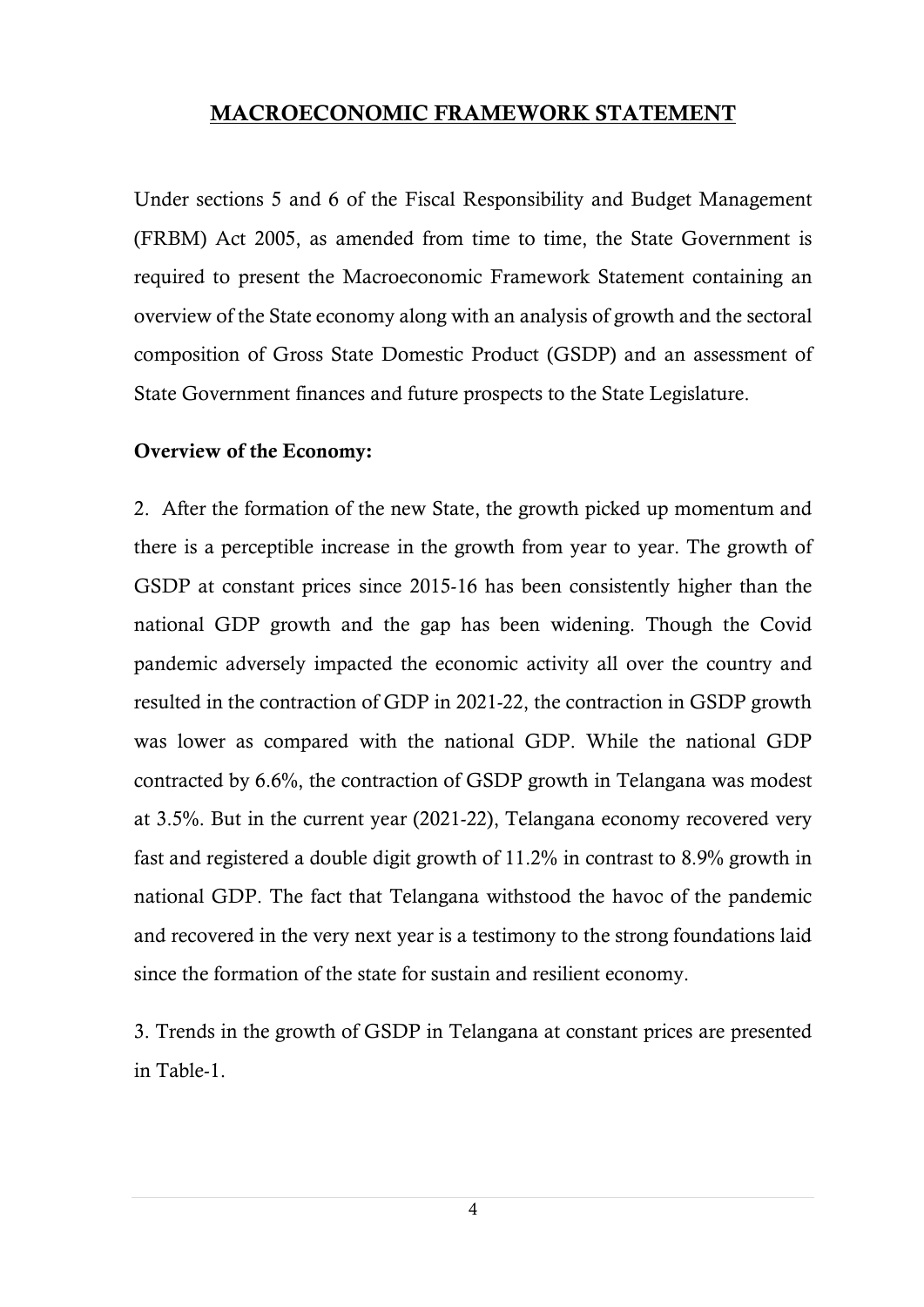| Year          | <b>GSDP</b><br>(Rs. in crore) | <b>Growth over</b><br>previous year $(\%)$ |
|---------------|-------------------------------|--------------------------------------------|
| 2012-13       | 3,70,113                      | 3.0                                        |
| 2013-14       | 3,89,957                      | 5.4                                        |
| 2014-15       | 4,16,332                      | 6.8                                        |
| 2015-16       | 4,64,542                      | 11.6                                       |
| 2016-17       | 5,07,946                      | 9.3                                        |
| 2017-18       | 5,57,410                      | 9.7                                        |
| 2018-19 (TRE) | 6,08,401                      | 9.1                                        |
| 2019-20 (SRE) | 6,38,682                      | 5.0                                        |
| 2020-21 (FRE) | 6,16,369                      | $-3.5$                                     |
| 2021-22 (AE)  | 6,85,550                      | 112                                        |

Table-1: GSDP of Telangana State at Constant Prices (2011-12)

4. At current prices, GSDP in Telangana is estimated to grow at 19.1 per cent in 2021-22 as per the advance estimates as compared with the Covid induced modest growth of 2.2 percent in 2020-21. The recovery in the growth of Telangana Economy is very significant. Trends in the growth of GSDP at current prices in Telangana are presented below (Table-2)

| Year          | <b>GSDP</b>    | <b>Growth over</b>   |
|---------------|----------------|----------------------|
|               | (Rs. in crore) | previous year $(\%)$ |
| 2012-13       | 4,01,594       | 11.7                 |
| 2013-14       | 4,51,580       | 12.4                 |
| 2014-15       | 5,05,849       | 12.0                 |
| 2015-16       | 5,77,902       | 14.2                 |
| 2016-17       | 6,58,325       | 13.9                 |
| 2017-18       | 7,50,050       | 13.9                 |
| 2018-19 (TRE) | 8,57,427       | 14.3                 |
| 2019-20 (SRE) | 9,48,356       | 10.6                 |
| 2020-21 (FRE) | 9,69,656       | 2.2                  |
| 2021-22 (AE)  | 11,54,860      | 19.1                 |

Table-2: GSDP of Telangana State at Current Prices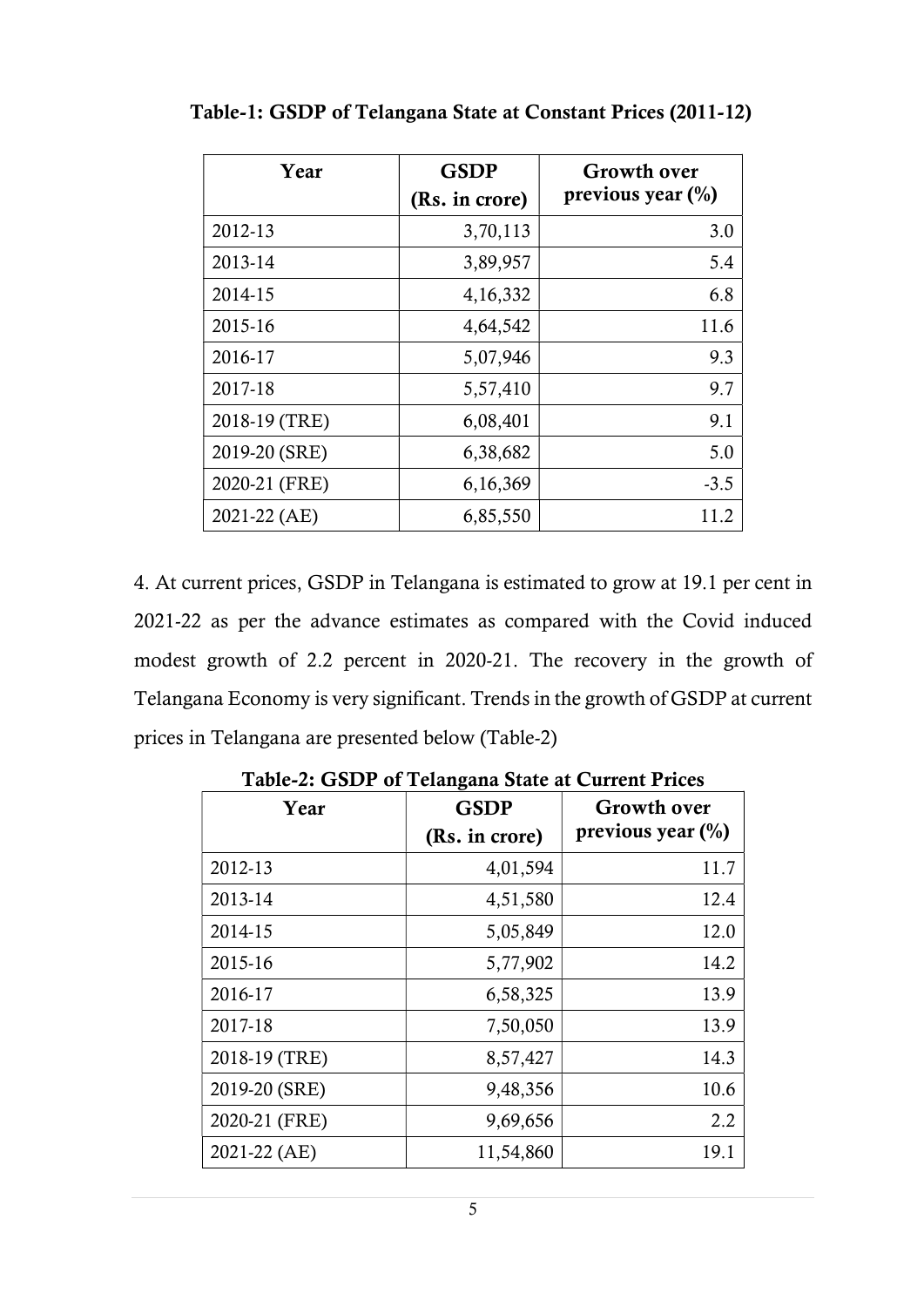#### Growth Rates: Sector-wise (At constant prices)

5. The growth of the secondary sector consisting of manufacturing, electricity, water supply and other utilities and construction turned around after the formation of the State following the significant improvement in the power situation and a very investor friendly industrial policy unveiled by the Government. The sector achieved an impressive growth of 21.4 per cent in 2015- 16 at constant prices. There has been a slowdown in the growth because of the adverse impact of Covid-19 pandemic in 2020-21. However the sector recovered very fast and registered a double digit growth of 12.2 percent in 2021-22.

6. Within the secondary sector, the growth of the manufacturing sector after registering an impressive growth of 16.5 percent in 2018-19 contracted by 3.2 percent in 2020-21. However the sector recovered very fast and recorded a growth of 15.4 percent in 2021-22.

7. The growth of the primary sector consisting of agriculture and allied sectors and mining and quarrying has also picked up momentum because of the augmentation of irrigation facilities, uninterrupted power supply, rejuvenation of tanks, investment support scheme of 'Rythu Bhandu' and a number of other policy initiatives aimed at reviving the rural economy. These initiatives include distribution of sheep, distribution of fish seedlings, incentives to the dairy farmers, etc. Within the primary sector, the growth of the crop sector is estimated to contract because of the Government of India's decision not to purchase boiled rice during the Yasangi season. With the development of water resources, fishing and aqua culture sub sector has been recording a higher growth. In the year 2021- 22 the subsector is estimated to grow at 15.0 percent.

8. The services (tertiary) sector is an important sector contributing over 60 per cent to the GSDP of the State. The growth of this sector has been impressive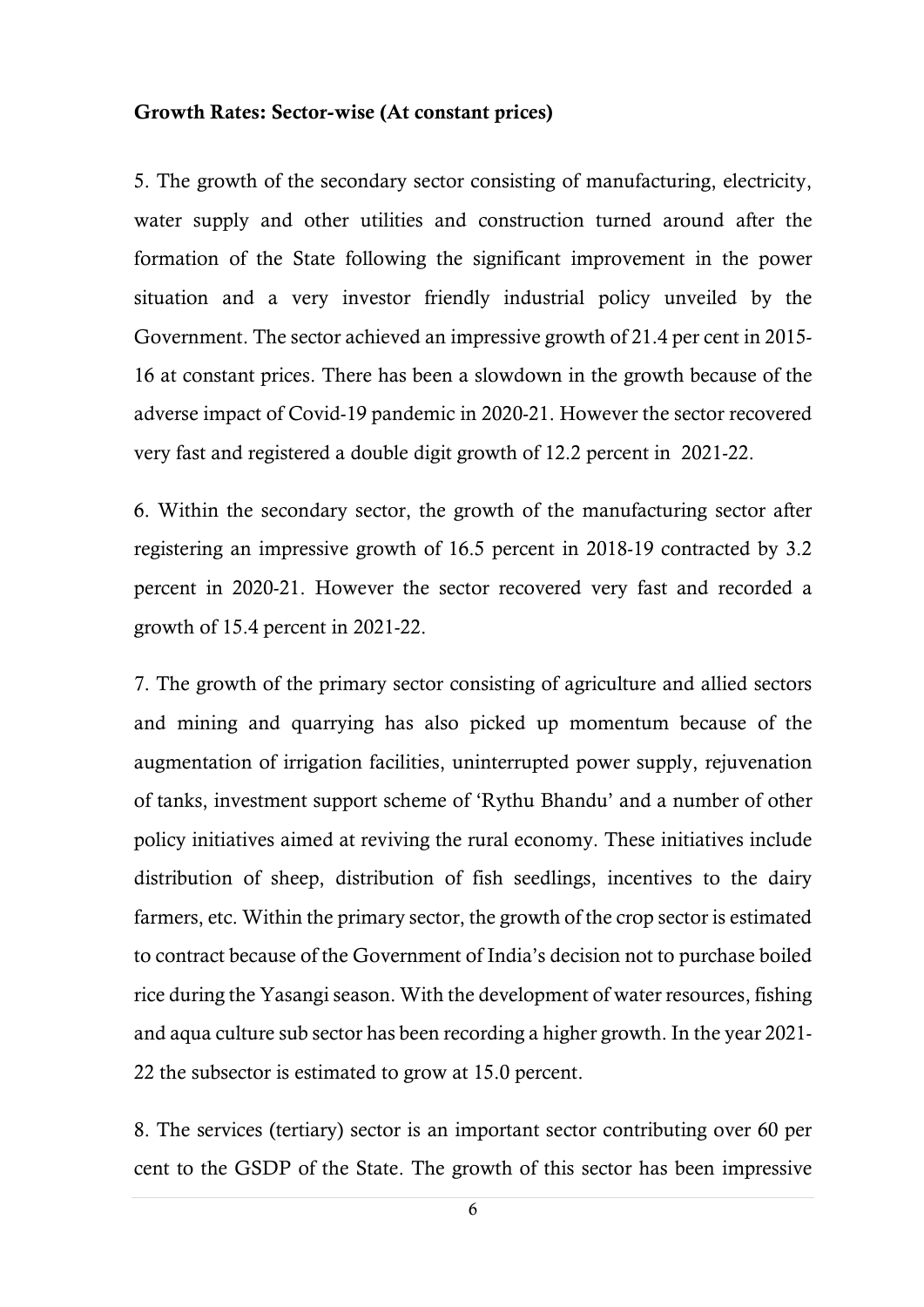since the formation of the State. With the exception of a contraction in the growth by 3.5 percent in 2020-21 because of Covid, in all the years since the formation of the state the growth of the sector has been impressive. In 2021-22, the services sector is estimated to grow at 11.6 percent. Trends in the growth rates of broad sectors, namely, primary, secondary and tertiary sectors are presented in Figure-1.



Figure-1: Trends in Sector-wise Growth Rates in Telangana at Constant Prices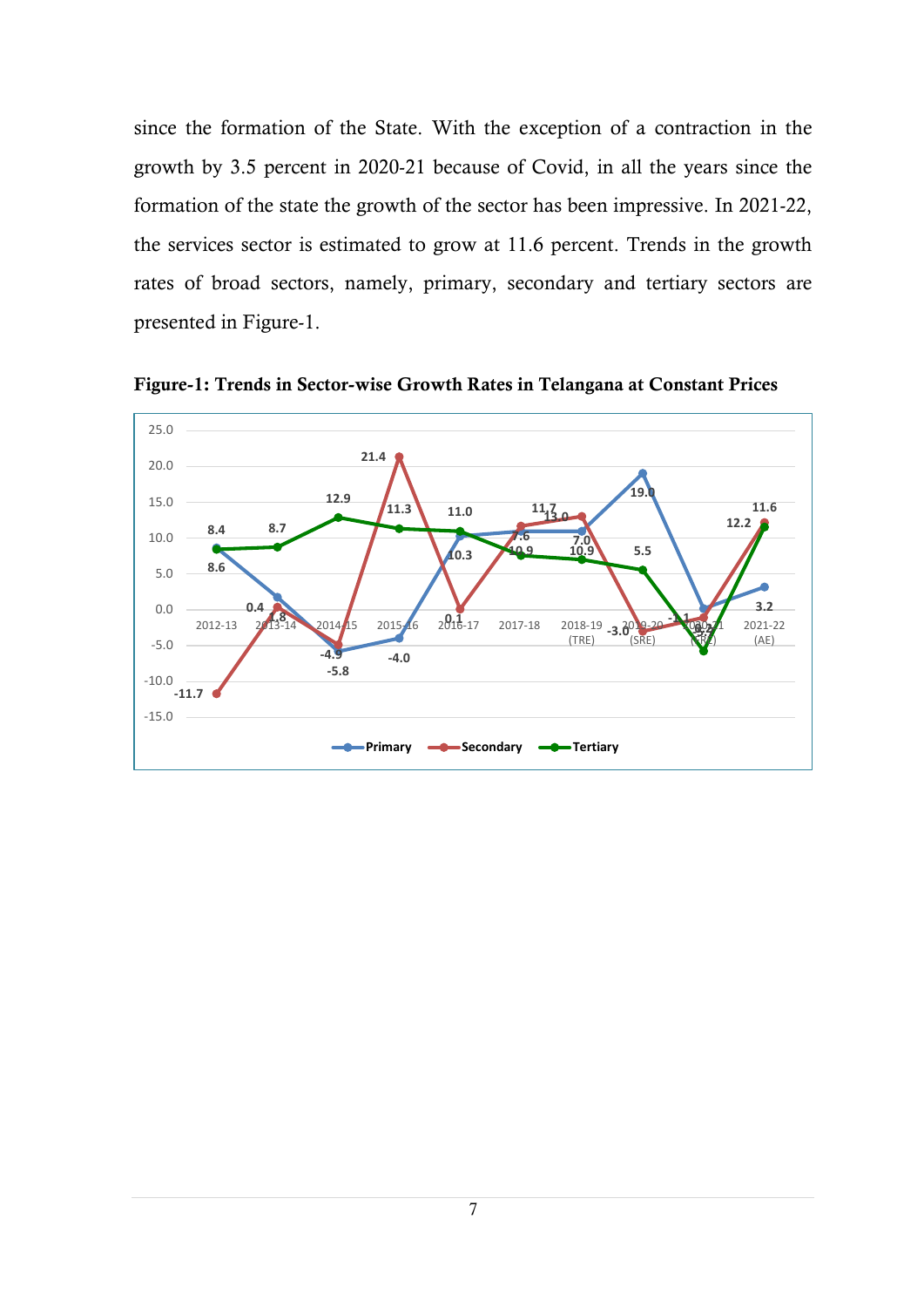## Sectoral Composition of Gross Value Added by Economic Activity

9. At current prices, the shares of primary, secondary and tertiary sectors in total Gross Value Added (GVA) in the State in 2021-22 are estimated at 21.3 per cent, 17.4 per cent and 61.3 per cent, respectively. While the share of the secondary sector in GVA has declined from 20.3 per cent in 2015-16 to 17.4 per cent in 2021-22, the corresponding share of the primary sector improved from 17.50 per cent to 21.3 per cent. Because of impact of Covid, the contribution of the services sector marginally declined from 62.2 per cent to 61.3 per cent in the same period.

## Growth Rates of Telangana and All-India

10. The growth rates of the Telangana economy have consistently been higher than the All-India growth rates since 2015-16. While the All India growth at constant prices is estimated at 8.9 percent in 2021-22, Telangana GSDP is estimated to grow at 11.2 per cent. Thus, the growth of Telangana GSDP is higher than the National GDP growth by 2.3 per cent.

## Per capita Income

11. While the GSDP reflects the total size of economy, the per capita income is a broad measure of economic development and the well-being of the people. In 2014-15, the first year of the formation of the state, the per capita income of Telangana was Rs.1,24,104. This was higher than the national per capita income of Rs.86,647 (1.43 times). By 2021-22, the per capita income of Telangana increased to Rs.2,78,833 as compared with the national per capita income of Rs.1,49,848. The per capita income of Telangana is higher than the national income by Rs.1,28,985 (1.86 times). Trends in the per capita income of Telangana and All-India at current prices are presented below (Table-3).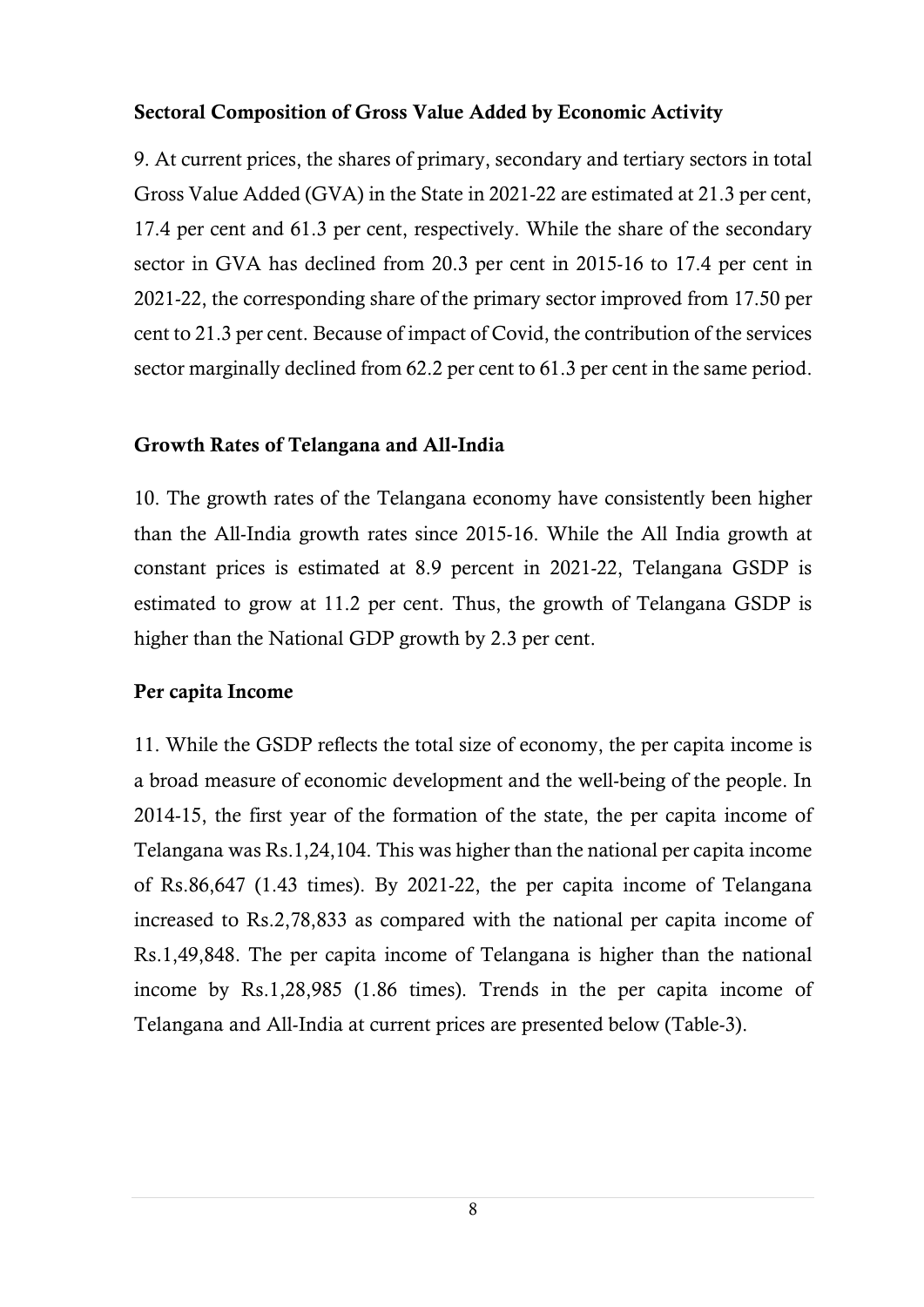| Year          | Telangana  |                | All-India  |        |  |
|---------------|------------|----------------|------------|--------|--|
|               | Per capita | Growth         | Per capita | Growth |  |
|               | (Rs)       | $\binom{0}{0}$ | (Rs)       | $(\%)$ |  |
| 2012-13       | 1,01,007   | 10.8           | 70,983     | 11.9   |  |
| 2013-14       | 1,12,162   | 11.0           | 79,118     | 11.5   |  |
| 2014-15       | 1,24,104   | 10.6           | 86,647     | 9.5    |  |
| 2015-16       | 1,40,840   | 13.5           | 94,797     | 9.4    |  |
| 2016-17       | 1,59,395   | 13.2           | 1,04,880   | 10.6   |  |
| 2017-18       | 1,79,358   | 12.5           | 1,15,224   | 9.9    |  |
| 2018-19 (TRE) | 2,09,848   | 17.0           | 1,25,883   | 9.3    |  |
| 2019-20 (SRE) | 2,30,955   | 10.1           | 1,32,115   | 5.0    |  |
| 2020-21 (FRE) | 2,34,751   | 1.6            | 1,26,855   | $-4.0$ |  |
| 2021-22 (AE)  | 2,78,833   | 18.8           | 1,49,848   | 18.1   |  |

Table-3: Per capita Income at Current Prices

Note: The figures of all India per capita income for the years 2019-20, 2020-21 and 2021-22 are final, first revised and second advance estimates, respectively.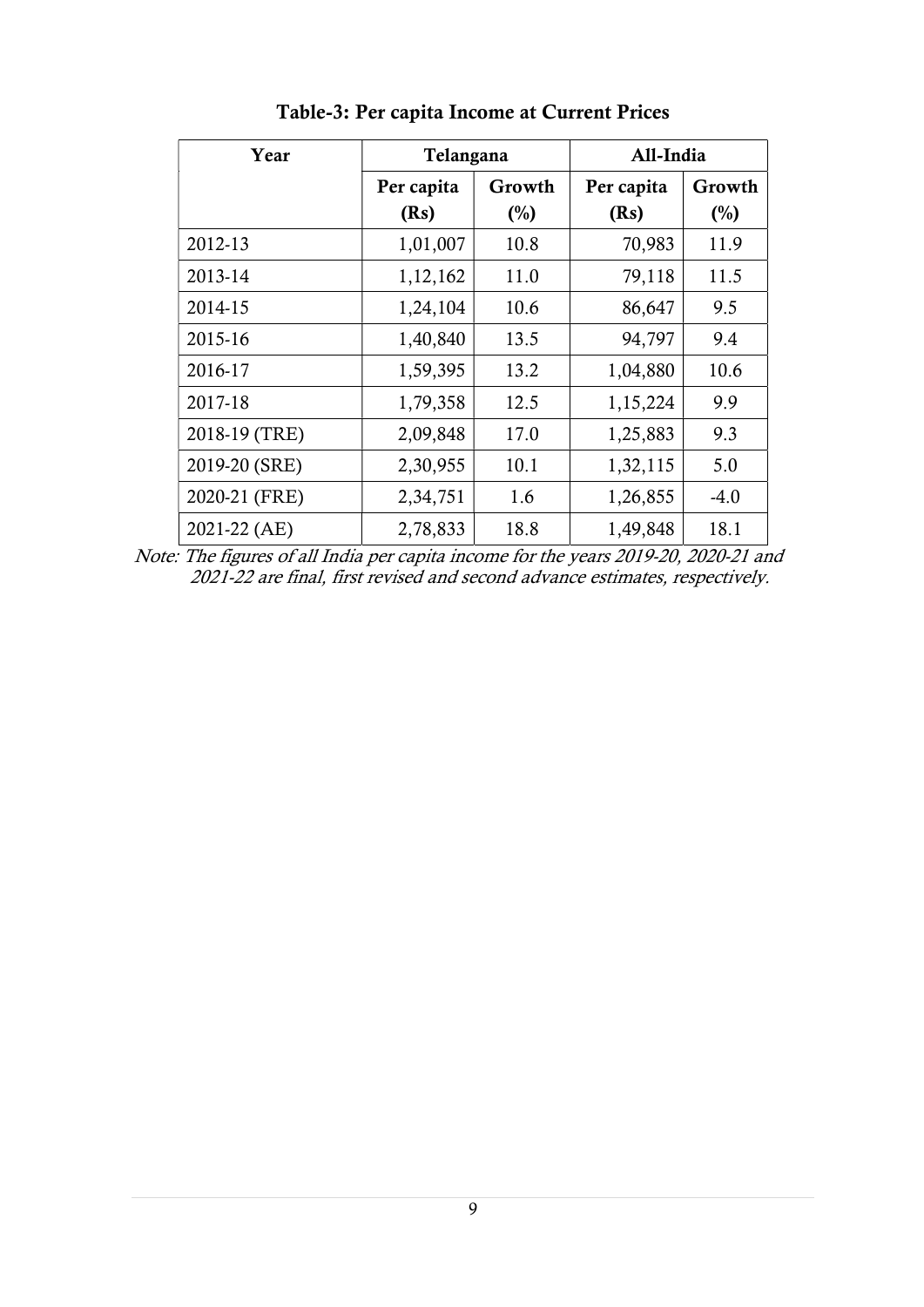# Form F-2 (See Rule 4 of FRBM Rules, 2006) MEDIUM TERM FISCAL POLICY STATEMENT

# A. Fiscal Indicators - Rolling Targets

| (in percentages) |                                                                                         |        |                                |                                             |                                             |                                         |         |                                      |
|------------------|-----------------------------------------------------------------------------------------|--------|--------------------------------|---------------------------------------------|---------------------------------------------|-----------------------------------------|---------|--------------------------------------|
|                  |                                                                                         |        | Previous<br>Year               | Current<br>Year                             | Current<br>Year                             | Ensuing<br>Year                         |         | <b>Targets for next</b><br>two years |
|                  |                                                                                         |        | $(Y-2)$<br>(Actual)<br>2020-21 | $(Y-1)$<br>2021-22<br>(Budget)<br>Estimate) | $(Y-1)$<br>2021-22<br>(Revised<br>Estimate) | (Y)<br>2022-23<br>(Budget)<br>Estimate) | 2023-24 | 2024-25                              |
| 1                | Revenue Deficit /<br>Surplus as percentage of<br><b>Total Revenue Receipts</b><br>(TRR) |        | $-22.10$                       | 3.83                                        | 2.82                                        | 1.95                                    |         |                                      |
|                  | Fiscal Deficit as                                                                       | Target | 5.00                           | 4.00                                        | 4.00                                        | 4.00                                    | 3.50    | 3.50                                 |
| $\overline{2}$   | percentage of GSDP                                                                      | Achmt. | 5.06                           | 3.99                                        | 3.88                                        | 4.00                                    |         |                                      |
|                  | Total outstanding                                                                       | Target | 25.00                          | 25.00                                       | 25.00                                       | 25.00                                   | 25.00   | 25.00                                |
| 3                | Liabilities as percentage<br>of GSDP                                                    | Achmt. | 25.17                          | 25.14                                       | 24.69                                       | 25.29                                   |         |                                      |
| 4                | [Any additional<br>target(s)]                                                           |        |                                |                                             |                                             |                                         |         |                                      |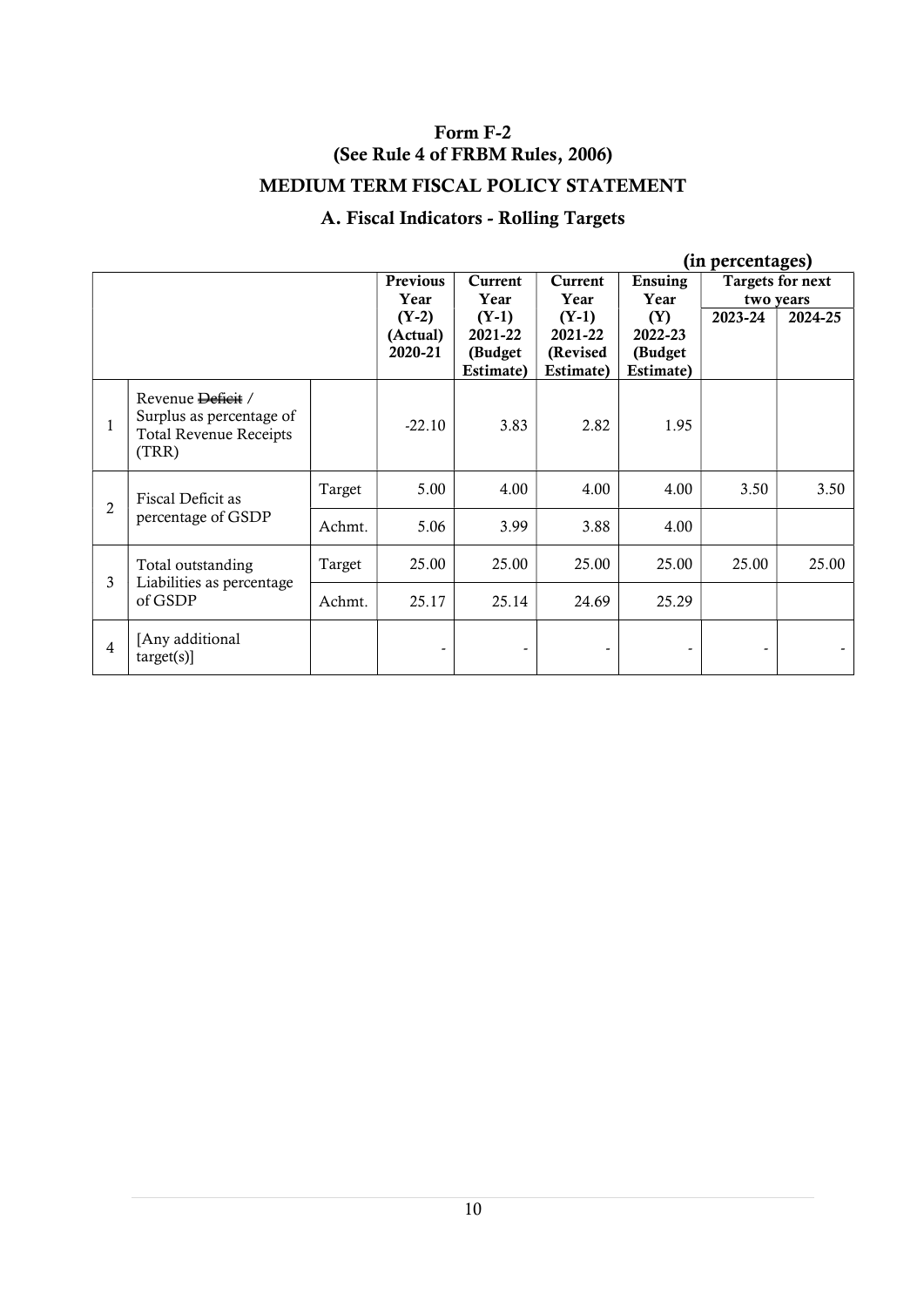## FORM - F 3

#### FISCAL POLICY STRATEGY STATEMENT (Under Rule 6 of FRBM Rules 2006)

The State's Fiscal Policy Strategy Statement set out below is mandated to be laid before the Legislature under sections 5 and 6 of the Fiscal Responsibility and Budget Management (FRBM) Act, 2005. The Strategy Statement shall include a policy overview and the outlook for the ensuing year on taxation, expenditure, borrowings, Sinking and the Contingency Fund.

2. As mandated in the above Act, the State Government is required to eliminate revenue deficit. At the same time, fiscal deficit had to be brought down to 3 percent of GSDP. Because of the adverse impact of the Covid-19, the State finances faced a triple whammy. There was a substantial reduction in the State's own revenues, transfers from the Centre while the expenditure commitments have increased in 2020-21.

3. With the intensity of pandemic receding, there was a revival in economic activity in 2021-22. As per the Revised Estimates, the own revenues of the State are likely to be marginally lower than the Budget Estimates by about 8 per cent. Tax devolution is expected to be the same as the BE. Grants-in-aid from the Centre as per RE are likely to be lower than the BE by 25.8 per cent. The fiscal deficit was budgeted at 3.99 per cent of GSDP in the 2021-22 BE. As per the RE, the fiscal deficit is estimated at 3.88 percent of GSDP. Telangana despite being a new State with huge expenditure commitments and a number of new initiatives, was able to maintain surplus on the Revenue account continuously from 2014-15 to 2018-19. The account slipped into a deficit in 2019-20.

4. In 2021-22, total outstanding liabilities of the State were budgeted yet 25.14 per cent of GSDP. The revised estimates indicate that the outstanding liabilities will be contained at 24.69 per cent of GSDP, which is within the FRBM limit.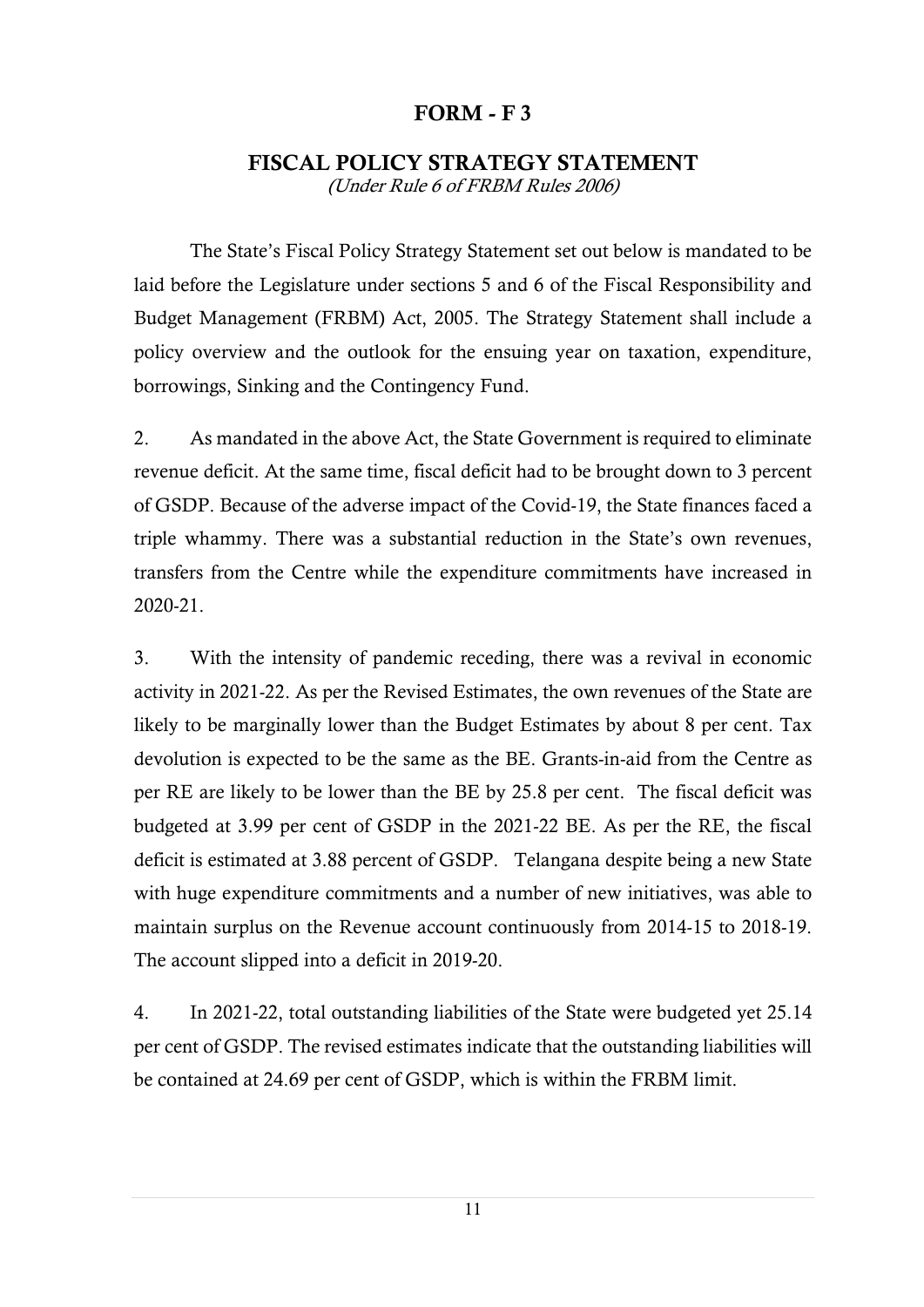5. Thus, the state has been able to maintain the fiscal position of the State at sustainable levels despite the knock on effects of Covid-19 and reduction of the State share in tax devolution following the recommendations of the Fifteenth Finance Commission.

#### Fiscal Strategy

6. The fiscal policy for the year 2022-23 is intended to sustain the revival of the economy and put the economy on a higher growth trajectory. It is proposed to maintain the capital expenditure at a higher level as in 2021-22 despite higher allocation of Rs.17,700 crore on Dalit Bandhu scheme. This is proposed to be achieved by efficient management of revenue collections and optimum utilisation of available resources and expenditure rationalisation.

#### Tax Revenue

7. Tax revenue is the predominant source of resource to the State. Therefore, the State Government's strategy is to improve tax administration, plug leakages and to expand the tax base to fully exploit the tax potential available under various heads without imposing any burden on the common man. Efforts will be made to encourage digital transactions and thereby improve tax compliance. Expecting that the growth momentum will pick up further, own tax revenue in 2022-23 is budgeted at Rs.1,08,212 crore as compared with the RE of Rs.92,910 crore in 2021-22. This is based on the fact that there was an increase in the buoyancy of tax revenue from GST and Stamps & Registration. With the rationalization of market values and stamp duties, which were last revised in 2013, there has been a significant improvement in revenue collections from stamps and registrations. An Economic intelligence unit was established in the Commercial Taxes Department which has resulted in curbing evasion of taxes and improving the tax base.

#### Non-Tax Revenue

8. Efforts are being made to improve the non-tax revenue of the State. One of the major sources of non-tax revenues to the State is royalty and seigniorage fees from mines and minerals. The possibilities of rationalising other non-tax revenues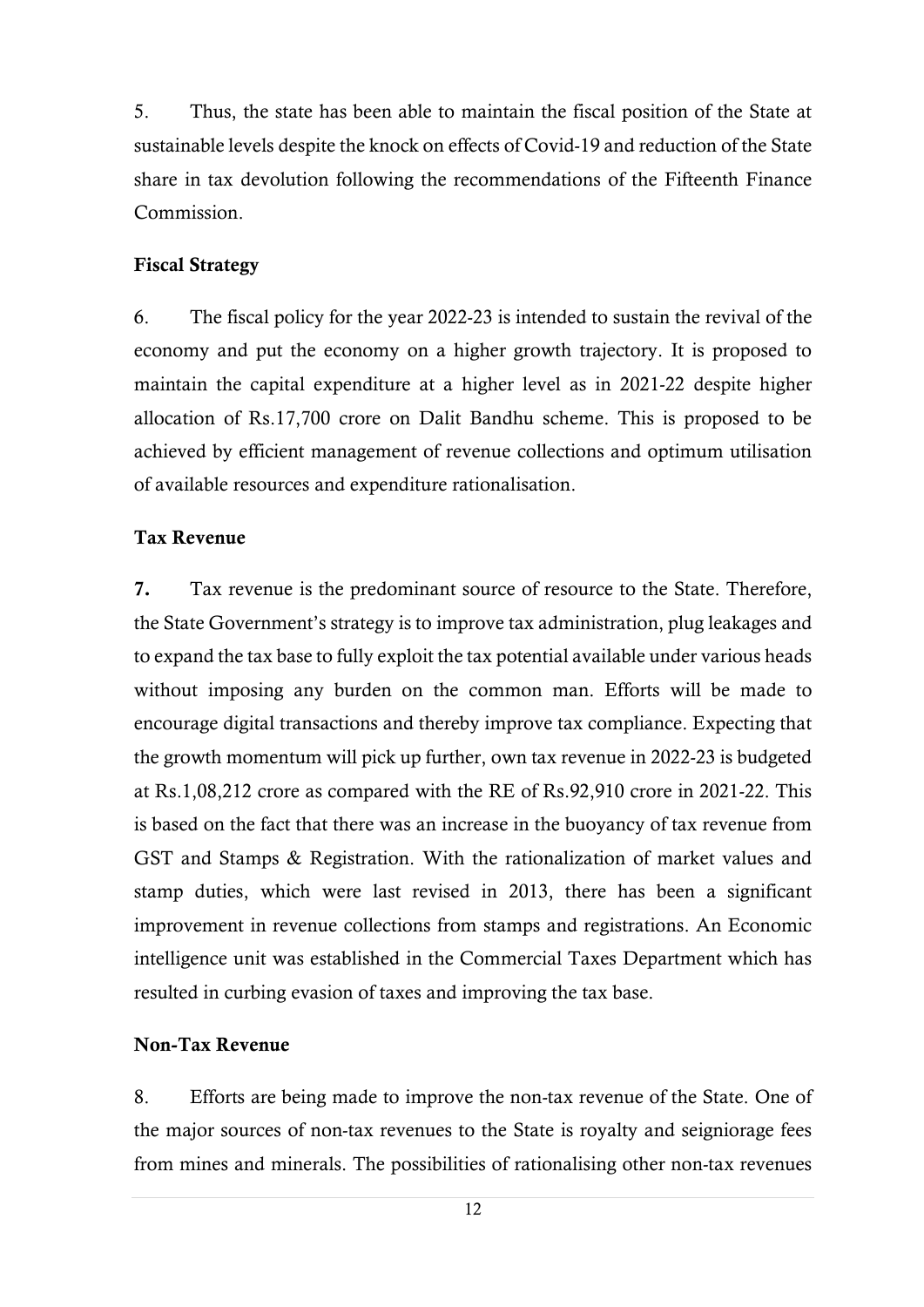of the State will also be explored. The sand mining policy has been rationalized to plug all the loopholes and thereby improve the non-tax revenue collections. These policies have resulted in improving the non-tax revenues of the State. Because of intensive efforts, the State Government has been able to gain ownership rights on illegally occupied prime Government lands worth thousands of crores. It is proposed to monetize some of these lands in a phased manner to shore up the nontax revenues in the state during 2022-23 and thus make adequate resources available for development and welfare.

9. The State's non-tax revenue is estimated at Rs.25,422 crore in 2022-23, which includes Rs.15,500 crore from the sale of lands.

## Expenditure Strategy:

10. As part of the rationalisation of expenditure, the Government had completed a thorough review of all ongoing schemes and rationalised them to meet the priorities of the new State. Apart from terminating some of the schemes which have outlived their utility, schemes with same objectives have been merged. The scope for further rationalisation is being explored. The Government is proposing to review all ongoing schemes including Centrally Sponsored Schemes and retain only those schemes which are found to be useful to the State.

11. The State Government has reorganised the departments of the Government with a view to achieving better coordination and synergies. Scope for further rationalization will also be explored.

12. Productivity of public expenditure is proposed to be enhanced through better expenditure management, elimination of discretion and strengthening of monitoring and evaluation.

13. The strategy of the Government's expenditure management is to redirect expenditure away from less productive schemes towards investments which will result in lasting benefits to people. The Government is according priority to the completion of ongoing works before taking up any new works.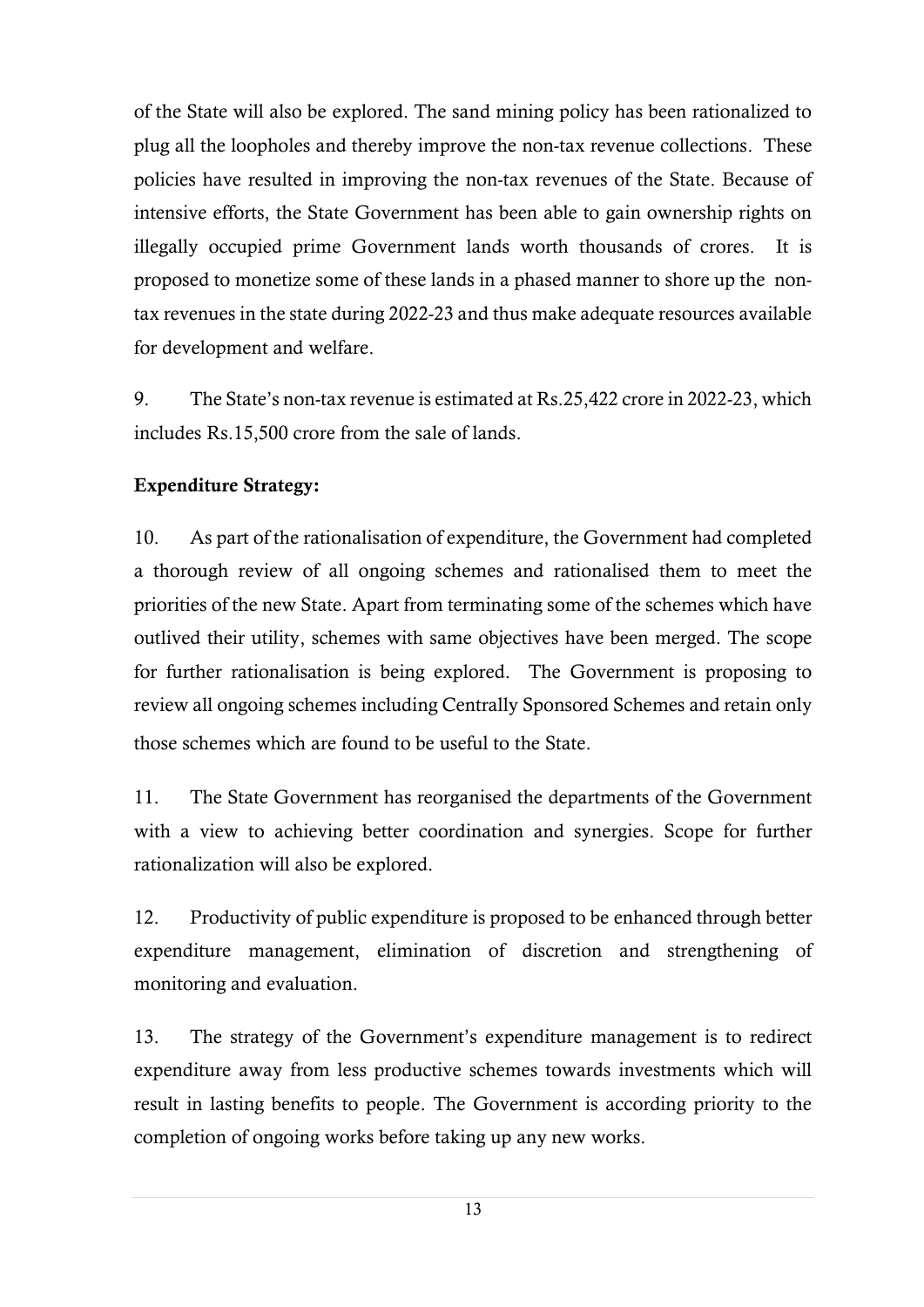## Debt Management

14. Effective debt management is vital for fiscal health. A pro-active approach to debt management is essential for better budget formulation that is consistent with the medium term fiscal policy. The main objective of debt management in the State is to ensure that the financing of the budget and refinancing of the debt is done at the lowest possible cost in medium to long term, all within prudent limits of risk. In pursuance of this objective, the State Government has been raising debts from the market with a tenor of even 40 years, within the borrowing limits set under the FRBM Act. As per the analysis made by Reserve Bank of India, Telangana could borrow at the lowest rates as compared with other major States in 2018-19. About 49 per cent of the outstanding state government securities would be maturing only after 2036 as per the RBI study on State Finances. Mobilisation of resources through extra-budgetary sources are being explored to supplement the resources of the State for investments in capital assets. Thus, the strategy is to explore raising borrowings for productive investments within prudent limits.

15. All the borrowings of the Government are being utilized for capital expenditure. This will result in income generating assets and more income to people. Through higher expenditure by the people, it is expected that the revenues of the State will improve significantly. With this, the Government is unlikely to face any problems in servicing the debts.

# Guarantees Assessment:

16. The FRBM Act stipulates to limit the amount of annual incremental risk weighted guarantees to 200% of the total revenue receipts (TRR) in the year preceding the current year. The State Government guarantees are within these limits.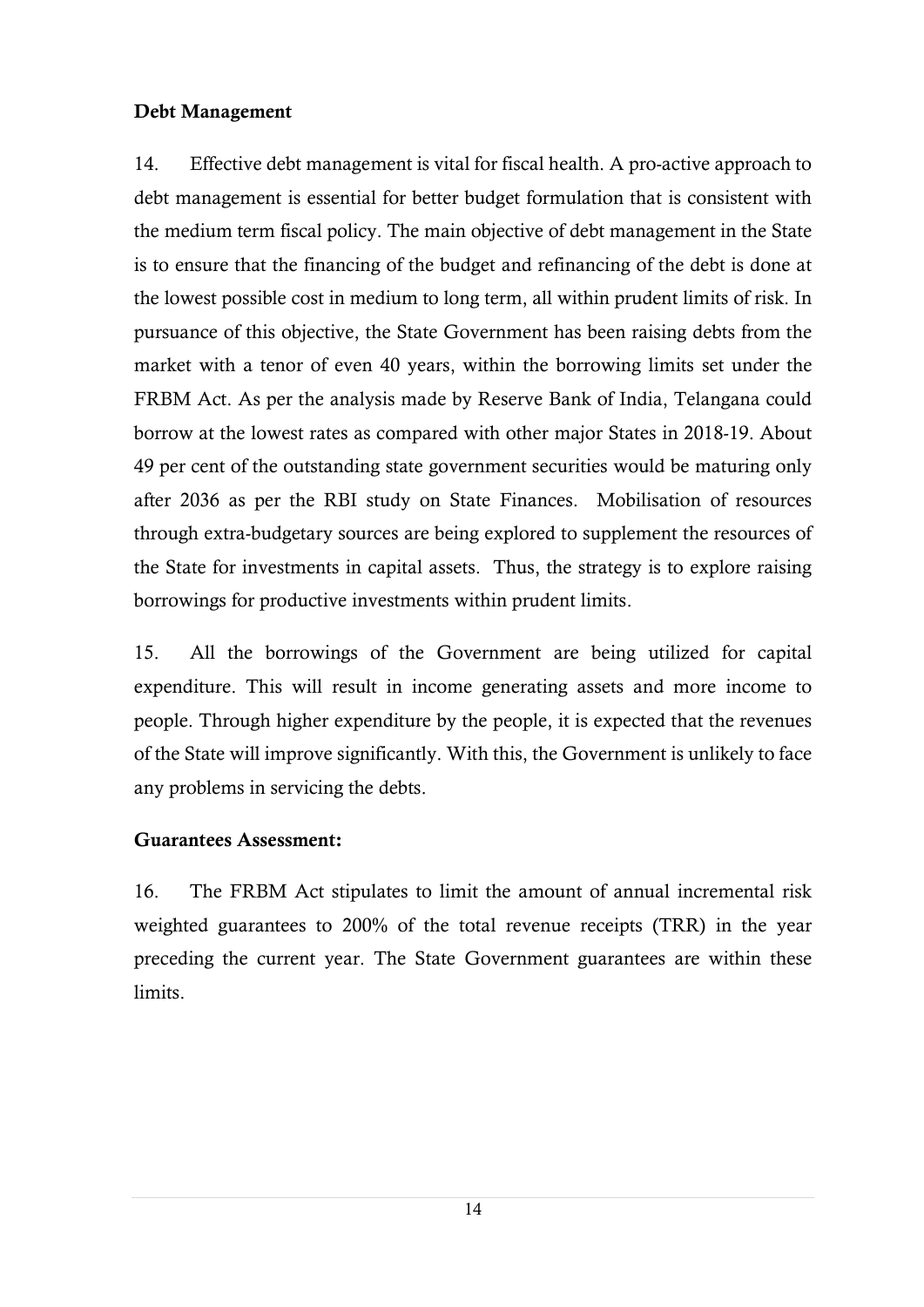# [See Rule 6 of FRBM Rules, 2006]

# SELECT FISCAL INDICATORS

| <b>SN</b>    | Item                                                                              | 2020-21<br>(Actuals) | 2021-22<br>(RE) |
|--------------|-----------------------------------------------------------------------------------|----------------------|-----------------|
| $\mathbf{1}$ | Gross Fiscal Deficit as Percentage of GSDP                                        | 5.06                 | 3.88            |
| 2            | Revenue Deficit/Surplus as Percentage of Gross Fiscal Deficit                     | $-45.47$             | 9.82            |
| 3            | Revenue Deficit/Surplus as Percentage of GSDP                                     | $-2.30$              | 0.38            |
| 4            | Revenue Deficit/Surplus as Percentage of TRR                                      | $-22.10$             | 2.82            |
| 5            | Total Liabilities -GSDP Ratio (%)                                                 | 25.17                | 24.69           |
| 6            | Total Liabilities - Total Revenue Receipts (%)                                    | 241.81               | 182.62          |
| 7            | Total Liabilities – State's Own Revenue Receipts (%)                              | 335.41               | 251.28          |
| 8            | State's Own Revenue Receipts to Revenue Expenditure (%)                           | 59.05                | 74.78           |
| 9            | Capital Outlay as Percentage of Gross Fiscal Deficit                              | 32.47                | 57.98           |
| 10           | Interest Payment as Percentage of Revenue Receipts                                | 16.69                | 11.26           |
| 11           | Salary Expenditure as Percentage of Revenue Receipts                              | 24.88                | 16.96           |
| 12           | Pension Expenditure as Percentage of Revenue Receipts                             | 13.48                | 6.94            |
| 13           | Gross Transfers from the Centre as Percentage of Aggregate<br>Disbursements (TRE) | 12.56                | 18.89           |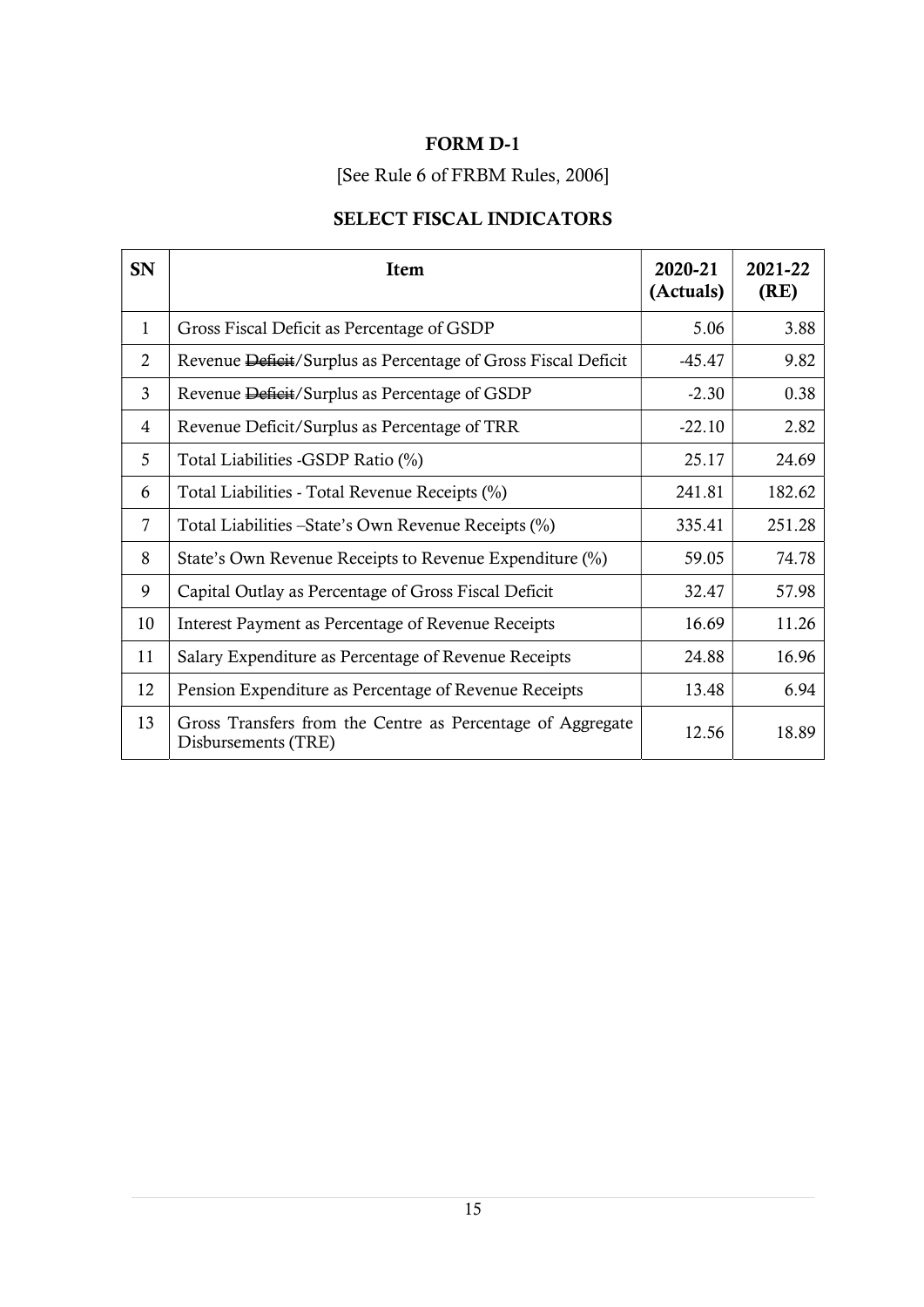# [See Rule 6 of FRBM Rules, 2006]

# Components of State Government Liabilities

(Rs.in crore)

| Category                                                      | Raised during the<br><b>Fiscal Year</b> |                 | Repayment/Redemption<br>during the fiscal year |                 | <b>Outstanding amount</b><br>(End-March) |                 |  |
|---------------------------------------------------------------|-----------------------------------------|-----------------|------------------------------------------------|-----------------|------------------------------------------|-----------------|--|
|                                                               | 2020-21<br>(Actuals)                    | 2021-22<br>(RE) | 2020-21<br>(Actuals)                           | 2021-22<br>(RE) | 2020-21<br>(Actuals)                     | 2021-22<br>(RE) |  |
| Market<br><b>Borrowings</b>                                   | 43,784.00                               | 47,500.00       | 5,001.60                                       | 6,460.40        | 2,03,199.28                              | 2,44,238.88     |  |
| Loans from<br>285.34<br>Centre                                |                                         | 200.00          | 489.70                                         | 438.98          | 7,794.57                                 | 7,555.59        |  |
| Special<br>Securities issued<br>to the NSSF                   |                                         |                 | 827.30                                         | 827.30          | 7,205.07                                 | 6,377.77        |  |
| Borrowings<br>from Financial<br>Institutions/<br><b>Banks</b> | 683.01                                  | 1,500.00        | 1,218.08                                       | 1,312.74        | 13,974.48                                | 14, 161. 74     |  |
| Provident<br>Funds,<br>Insurance<br>Funds etc.                | 2,635.61                                | 3,141.95        | 1,691.03                                       | 2,201.25        | 11,845.16                                | 12,785.86       |  |
| <b>Total</b>                                                  | 47,387.97                               | 52,341.95       | 9,227.72                                       | 11,240.67       | 2,44,018.56                              | 2,85,119.84     |  |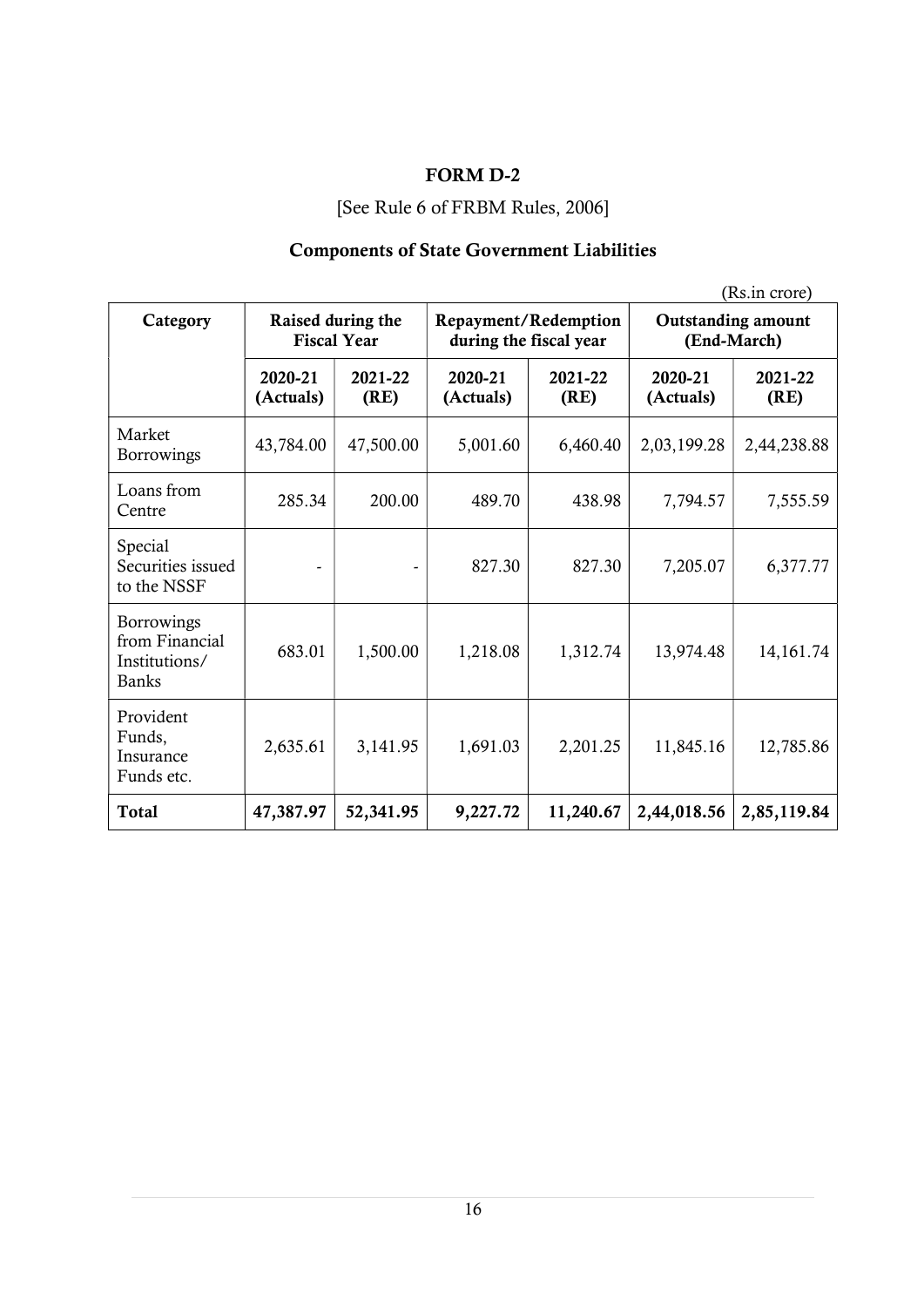FORM D-3 [See Rule 6 of FRBM Rules, 2006]

# Consolidated Sinking Fund (CSF)

|                                                                                                 |                                                              |                                                        |                                                                                              |                                                                  |                                                                       |                                                             |                                                                          | (Rs.in Crores)                                      |  |
|-------------------------------------------------------------------------------------------------|--------------------------------------------------------------|--------------------------------------------------------|----------------------------------------------------------------------------------------------|------------------------------------------------------------------|-----------------------------------------------------------------------|-------------------------------------------------------------|--------------------------------------------------------------------------|-----------------------------------------------------|--|
| 묘.<br>.3.2020<br>Outstanding balance<br>$\overline{31}$ .<br>$\mathfrak{m}$<br>3g<br><b>CSF</b> | during<br>2020-21<br>CSF<br>$\mathbf{c}$<br>Additions<br>the | CSF<br>2021-22<br>from<br>Withdrawals<br>the<br>during | Outstanding balance in<br>beginning of<br>end of the<br>2021-22<br>at the<br>2020-21/<br>CSF | Stock<br>(%)<br>Outstanding<br>Borrowings<br>of SLR<br>È.<br>Col | $CSF$ during<br>(RE)<br>2021-22<br>$\overline{c}$<br>Additions<br>the | 2020-21<br>from<br>also<br>during the<br>Withdrawal-<br>CSF | ď<br>beginning of<br>end<br>at the<br>2021-22<br>Outstanding<br>2019-20/ | Stock of SLR<br>(%)<br>Borrowings<br>$\frac{8}{10}$ |  |
|                                                                                                 | $\overline{2}$                                               | 3                                                      | 4                                                                                            | 5                                                                | 6                                                                     | 7                                                           | 8                                                                        | 9                                                   |  |
| 5500.00                                                                                         | 420.00                                                       | --                                                     | 5920.00                                                                                      |                                                                  | 330                                                                   |                                                             | 6250.00                                                                  | --                                                  |  |

Source: RBI Bulletin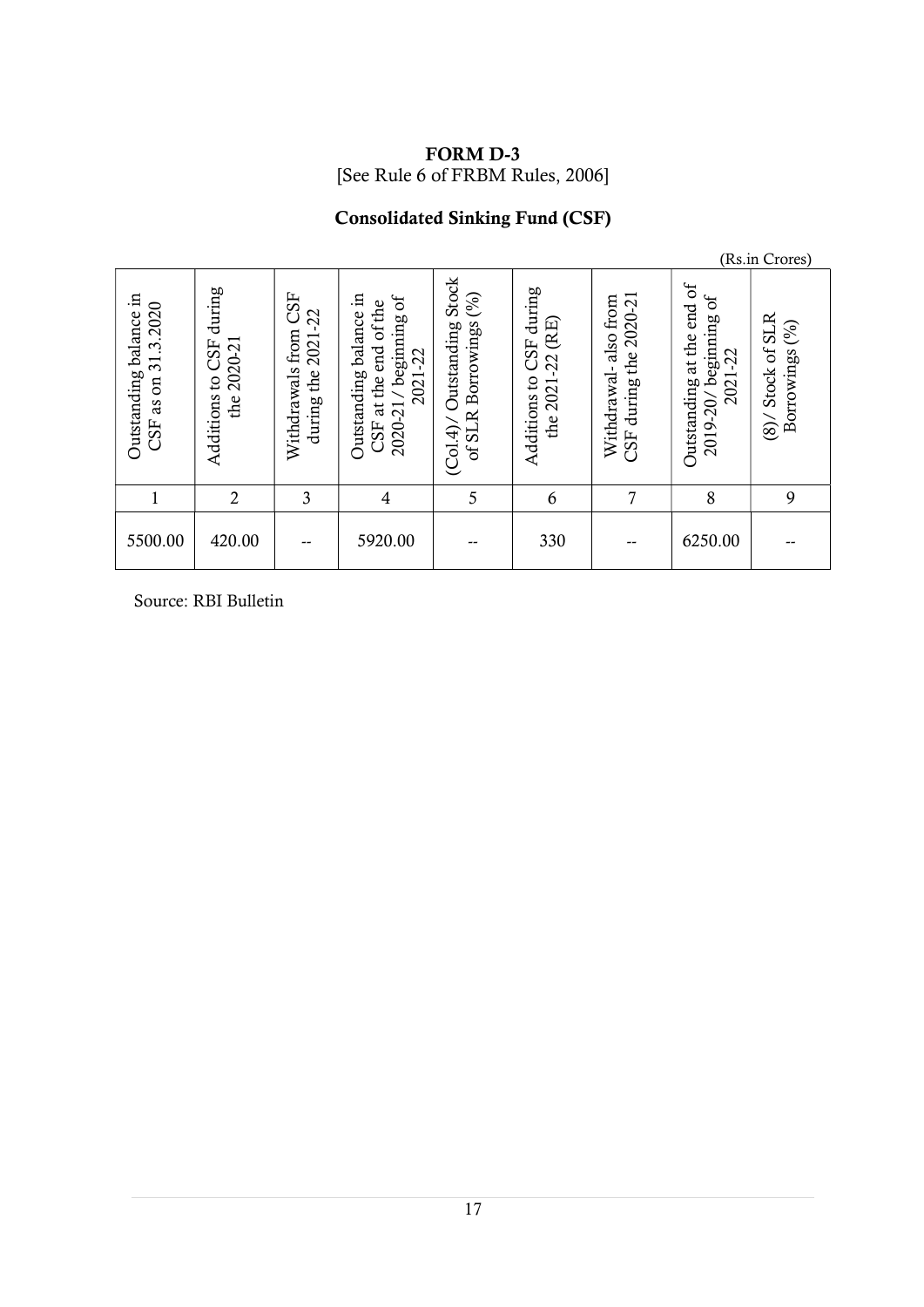#### [See Rule 6 of FRBM Rules, 2006]

# Outstanding Risk - weighted Guarantees

|                            |                        |                                                                       |             |           | (Rs.in crores) |                                                                                        |  |
|----------------------------|------------------------|-----------------------------------------------------------------------|-------------|-----------|----------------|----------------------------------------------------------------------------------------|--|
| <b>Default Probability</b> | <b>Risk</b><br>weights | Amount outstanding as<br>in the Previous Year and<br>the Current Year |             |           |                | Risk weighted<br>outstanding Guarantee<br>in the Previous Year<br>and the Current Year |  |
|                            |                        | 2020-21                                                               | 2021-22     | 2020-21   | 2021-22        |                                                                                        |  |
| Direct Liabilities         | 100%                   |                                                                       |             |           |                |                                                                                        |  |
| High Risk                  | 75%                    | --                                                                    |             | --        | --             |                                                                                        |  |
| Medium Risk                | 50%                    | 40,390.29                                                             | 41,729.59   | 20,195.15 | 20,864.80      |                                                                                        |  |
| Low Risk                   | 25%                    | 45,675.20                                                             | 76,549.89   | 11,418.80 | 19,137.47      |                                                                                        |  |
| Very Low Risk              | $5\%$                  | 18,941.22                                                             | 17,003.03   | 947.06    | 850.15         |                                                                                        |  |
| <b>Total Outstanding</b>   |                        | 1,05,006.71                                                           | 1,35,282.51 | 32,561.01 | 40,852.42      |                                                                                        |  |